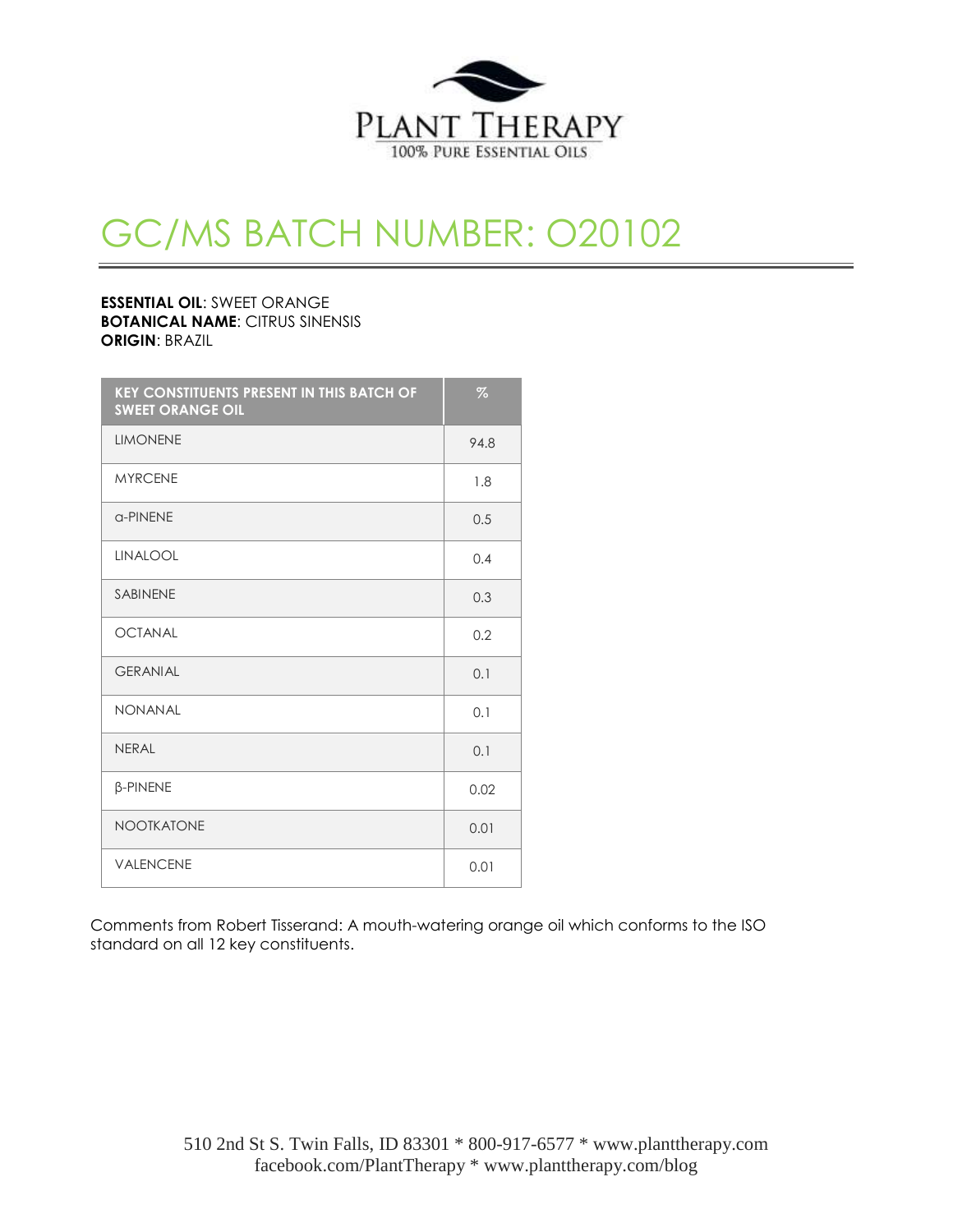Plus que des analsses... des conseils

Date : January 4, 2016

## SAMPLE IDENTIFICATION

Internal code : 15L14-PTH2-1-LC Customer identification : Sweet Orange - Brazil - O2010251 Type : Essential oil Source : Citrus sinensis Customer : Plant Therapy

ANALYSIS

Method : PC-PA-001-15E06, "Analysis of the composition of a liquid essential oil by GC-FID" (in French). Analyst : Alexis St-Gelais, M. Sc., chimiste Analysis date : 2016-01-03

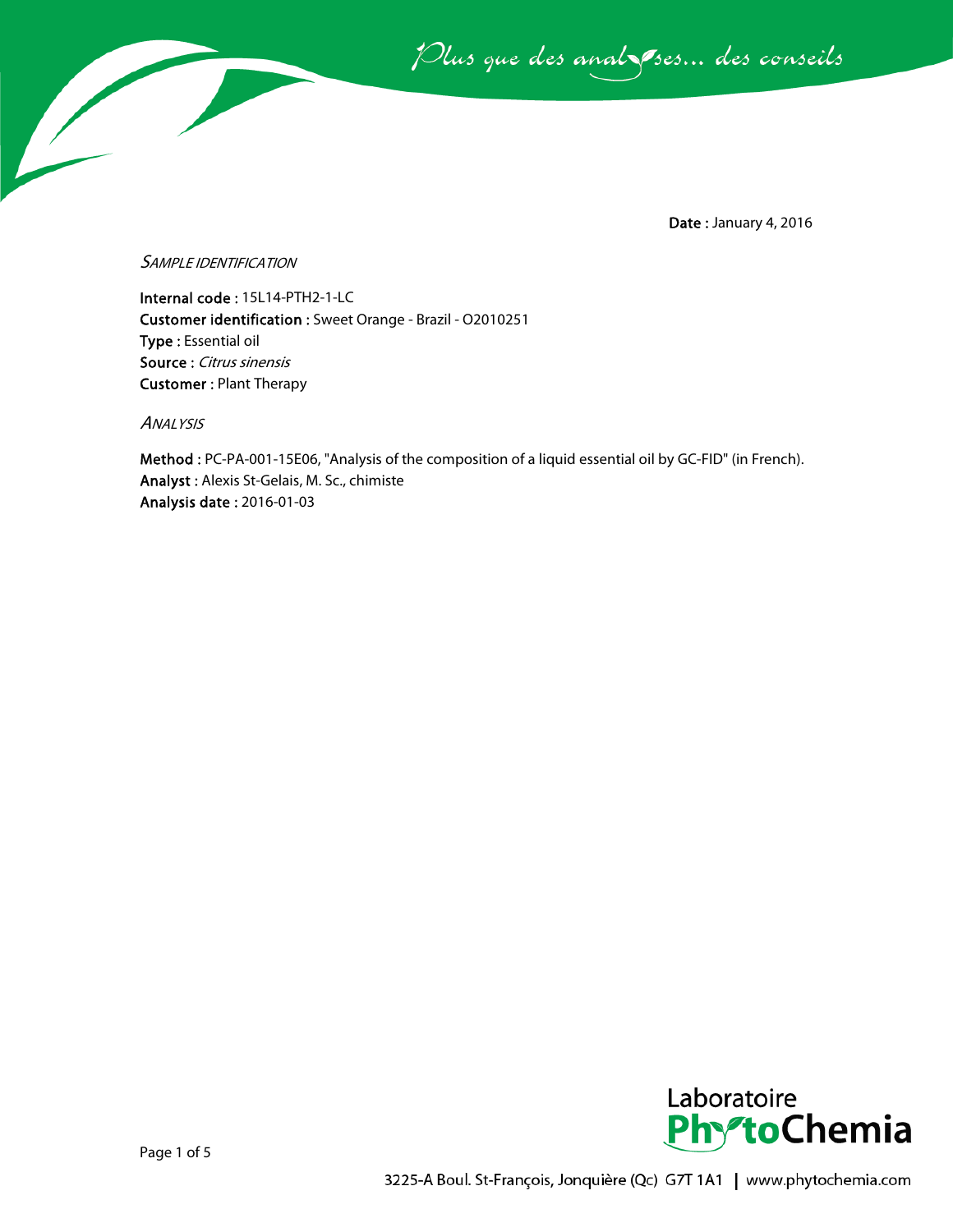## IDENTIFIED COMPOUNDS

| Identification          | Column: BP5 |      |         | <b>Column: WAX</b> |      |       |                        |
|-------------------------|-------------|------|---------|--------------------|------|-------|------------------------|
|                         | R.T.        | R.I. | $\%$    | %                  | R.I. | R.T.  | <b>Molecular Class</b> |
| a-Thujene               | 2.68        | 915  | tr      | tr                 | 958  | 1.03  | Monoterpene            |
| a-Pinene                | 2.76        | 920  | 0.50    | 0.52               | 947  | 0.98  | Monoterpene            |
| Sabinene                | 3.44        | 964  | 0.32    | 0.34               | 1063 | 1.74  | Monoterpene            |
| $\beta$ -Pinene         | 3.48        | 967  | 0.02    | 0.02               | 1043 | 1.57  | Monoterpene            |
| Myrcene                 | 3.79        | 987  | 1.80    | 1.84               | 1122 | 2.31  | Monoterpene            |
| ∆3-Carene               | $4.02*$     | 1002 | 0.16    | 0.14               | 1095 | 2.01  | Monoterpene            |
| a-Phellandrene          | $4.02*$     | 1002 | [0.16]  | 0.04               | 1112 | 2.19  | Monoterpene            |
| Octanal                 | 4.15        | 1010 | 0.24    | 0.23               | 1243 | 3.86  | Aliphatic aldehyde     |
| Limonene                | $4.56*$     | 1034 | 95.47   | 94.76              | 1156 | 2.72  | Monoterpene            |
| 1,8-Cineole             | $4.56*$     | 1034 | [95.47] | 0.27               | 1157 | 2.74  | Monoterp. ether        |
| Terpinolene             | 5.41        | 1083 | 0.02    | 0.02               | 1228 | 3.64  | Monoterpene            |
| Linalool                | 5.87        | 1108 | 0.38    | 0.40               | 1510 | 8.49  | Monoterp. alcohol      |
| Nonanal                 | 5.93        | 1110 | 0.06    | 0.04               | 1348 | 5.37  | Monoterp. aldehyde     |
| cis-Limonene oxide      | 6.33        | 1129 | 0.02    | 0.02               | 1384 | 5.90  | Monoterp. ether        |
| trans-Limonene oxide    | 6.43        | 1133 | 0.02    | 0.02               | 1396 | 6.08  | Monoterp. ether        |
| Citronellal             | 6.84        | 1153 | 0.05    | 0.04               | 1426 | 6.66  | Monoterp. aldehyde     |
| a-Terpineol             | 7.98        | 1203 | 0.04    | 0.05               | 1634 | 12.93 | Monoterp. alcohol      |
| Decanal                 | 8.26        | 1211 | 0.24    | 0.19               | 1446 | 7.06  | Aliphatic aldehyde     |
| Neral                   | 9.33        | 1240 | 0.05    | 0.06               | 1611 | 11.84 | Monoterp. aldehyde     |
| Geranial                | 10.56       | 1273 | 0.09    | 0.09               | 1658 | 14.06 | Monoterp. aldehyde     |
| Undecanal               | 12.22       | 1312 | 0.01    |                    |      |       | Aliphatic aldehyde     |
| a-Copaene               | 14.61       | 1354 | 0.02    | 0.02               | 1428 | 6.71  | Sesquiterpene          |
| β-Cubebene              | 15.47       | 1369 | 0.02    | 0.02               | 1476 | 7.67  | Sesquiterpene          |
| β-Caryophyllene         | 17.04       | 1397 | 0.02    | 0.02               | 1518 | 8.73  | Sesquiterpene          |
| Dodecanal               | 18.23       | 1413 | 0.04    | 0.02               | 1650 | 13.67 | Aliphatic aldehyde     |
| Germacrene D            | 21.48       | 1456 | 0.02    | 0.03               | 1618 | 12.20 | Sesquiterpene          |
| Valencene               | 23.45       | 1482 | 0.01    | 0.01               | 1661 | 14.20 | Sesquiterpene          |
| β-Sinensal              | 37.64       | 1691 | 0.03    |                    |      |       | Sesquiterp. aldehyde   |
| a-Sinensal              | 39.76       | 1750 | 0.02    | 0.02               | 2233 | 42.38 | Sesquiterp. aldehyde   |
| Nootkatone              | 40.99       | 1786 | 0.01    | 0.01               | 2372 | 45.55 | Sesquiterp. ketone     |
| <b>Total identified</b> |             |      | 99.68%  | 99.24%             |      |       |                        |

\*: Two or more compounds are coeluting on this column

[xx]: Duplicate percentage due to coelutions, not taken account in the identified total

Note: no correction factor was applied

## OTHER DATA

Physical aspect : Bright yellow liquid Refractive index : 1.4728 ± 0.0003 (20 °C)



Plus que des analzes... des conseils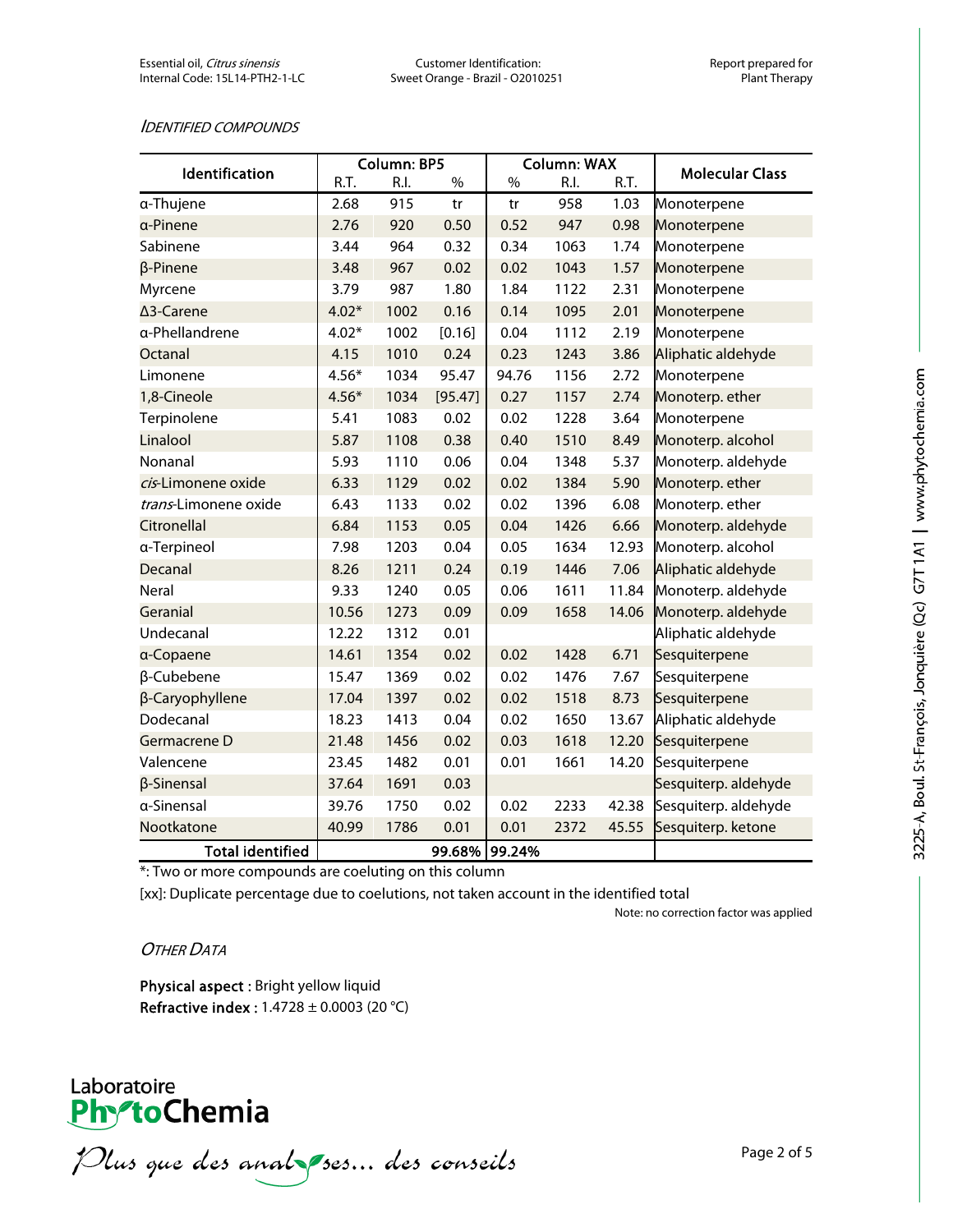Essential oil, Citrus sinensis Customer Identification: Customer Identification: Report prepared for<br>Internal Code: 15L14-PTH2-1-LC Sweet Orange - Brazil - O2010251 Sweet Orange - Brazil - O2010251

**CONCLUSION** 

No adulterant, contaminant or diluent were detected using this method.

Checked and approved by :

- Celvi

Alexis St-Gelais, M. Sc., chimiste 2013-174

Note: This report may not be published, including online, without the written consent from Laboratoire PhytoChemia.

This report is digitally signed, it is only considered valid if the digital signature is intact.



Plus que des analzes... des conseils

Laboratoire

**PhytoChemia**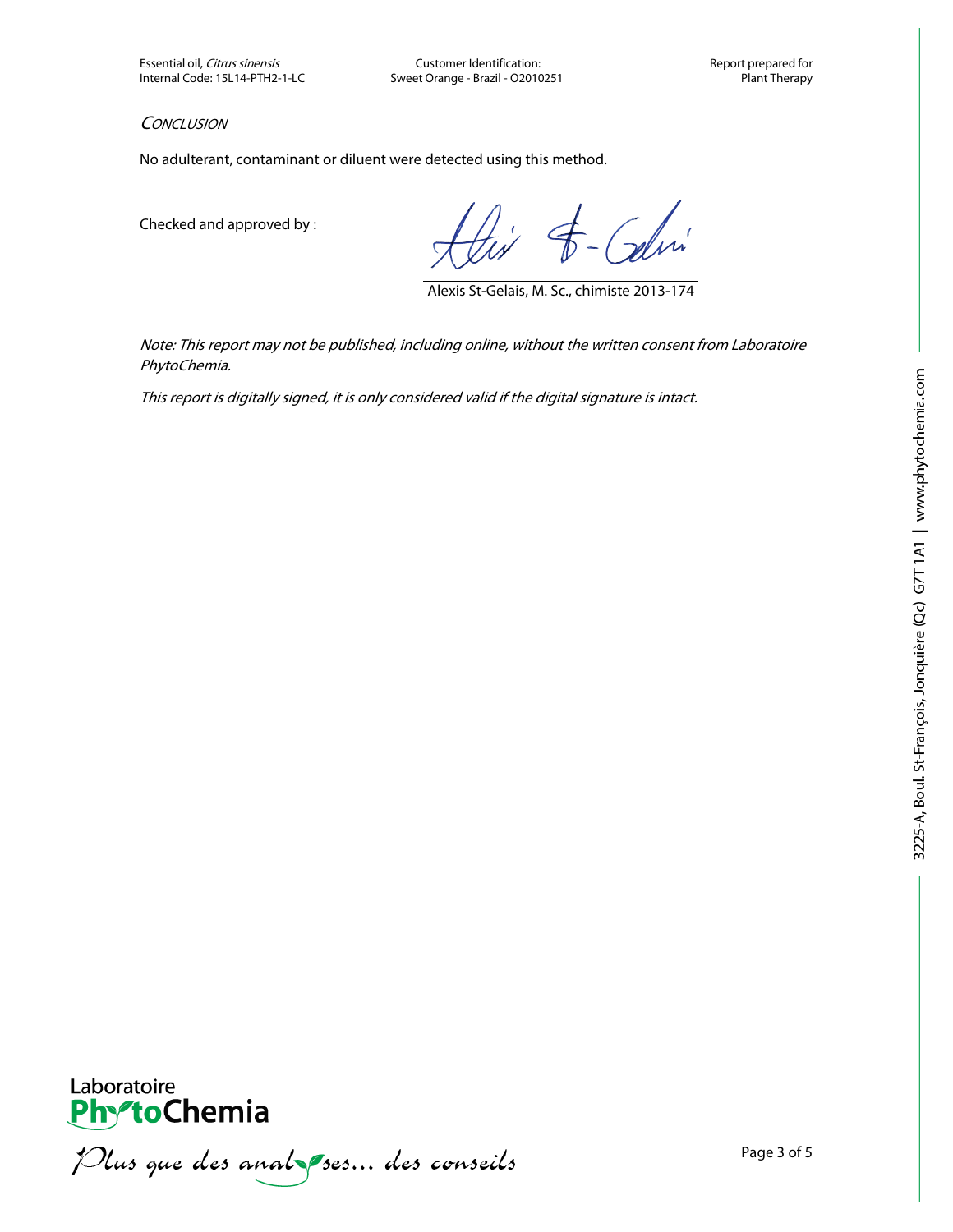



Plus que des analzes... des conseils

Page 4 of 5